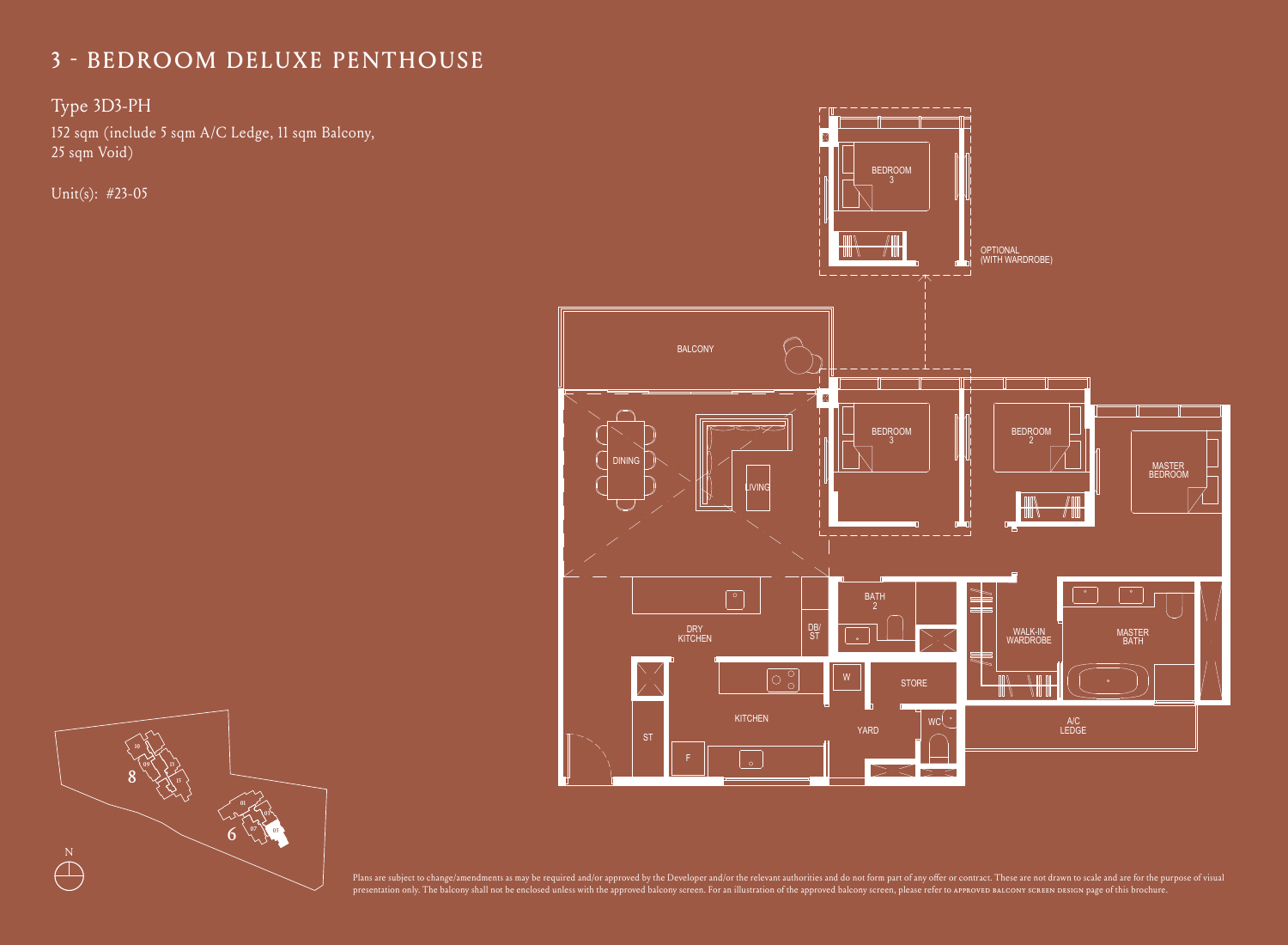Type 3D4-PH

148 sqm (include 5 sqm A/C Ledge, 10 sqm Balcony, 22 sqm = 22 sqm = 22 sqm + 22 sqm + 22 sqm + 22 sqm + 22 sqm + 22 sqm + 22 sqm + 22 sqm + 22 sqm + 22 sqm + 22 sqm + 22 sqm + 22 sqm + 22 sqm + 22 sqm + 22 sqm + 22 sqm + 2 22 sqm Void)

Unit(s): #23-09



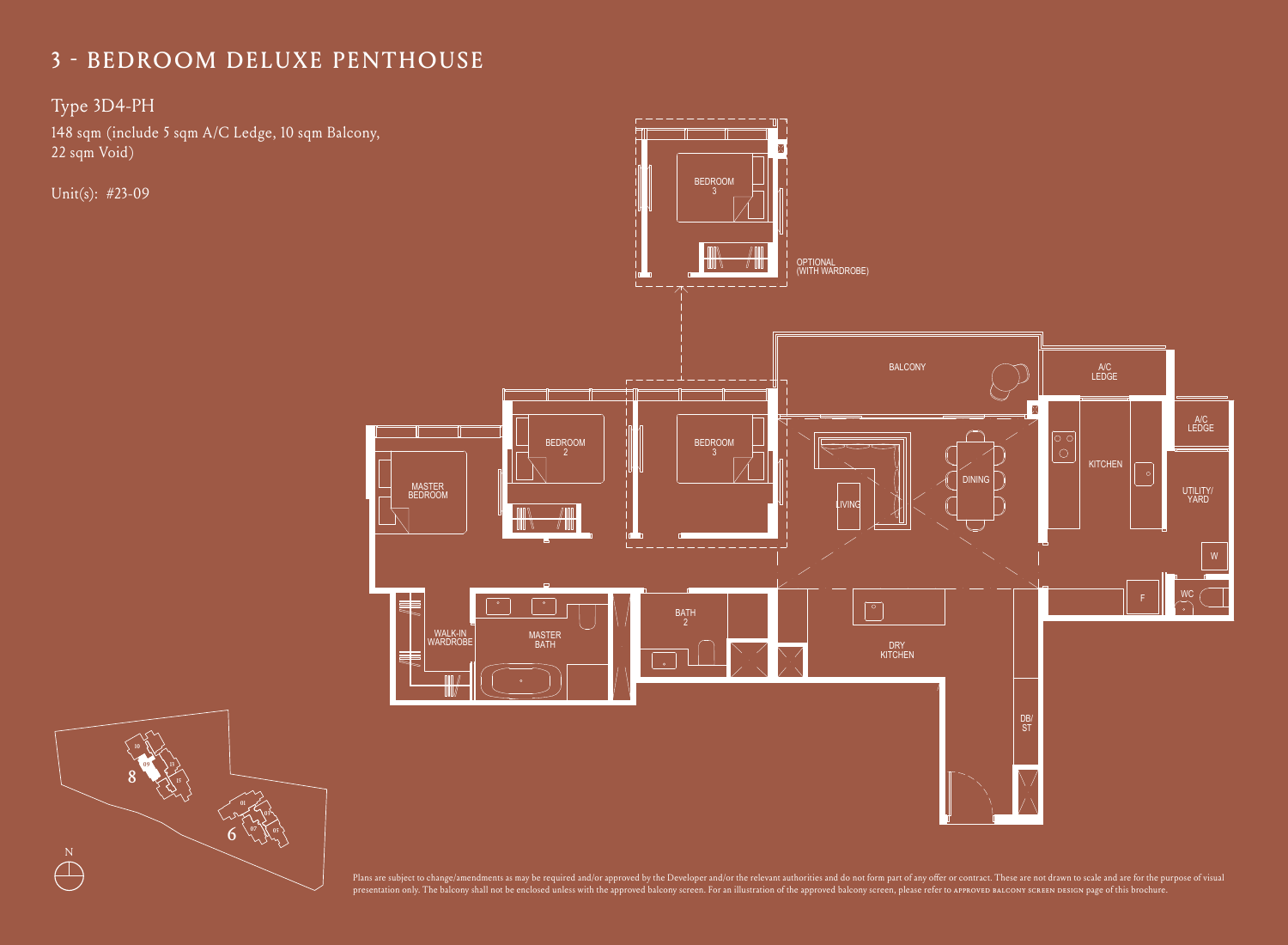Type 3D5-PH

150 sqm (include 5 sqm A/C Ledge, 11 sqm Balcony, 24 sqm Void)

Unit(s): #23-03



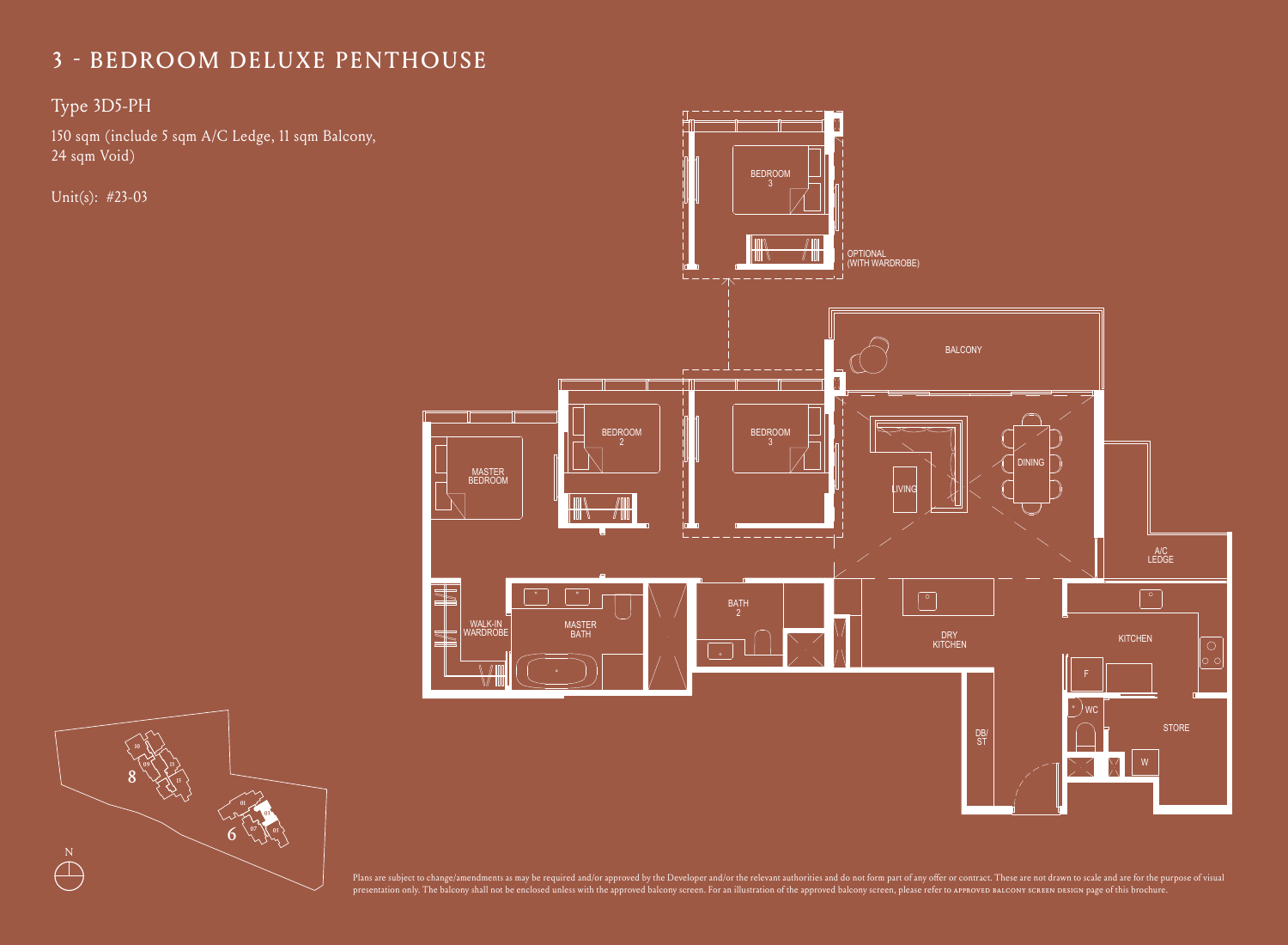Type 3D6-PH

148 sqm (include 5 sqm A/C Ledge, 12 sqm Balcony, 23 sqm Void)

Unit(s): #23-13



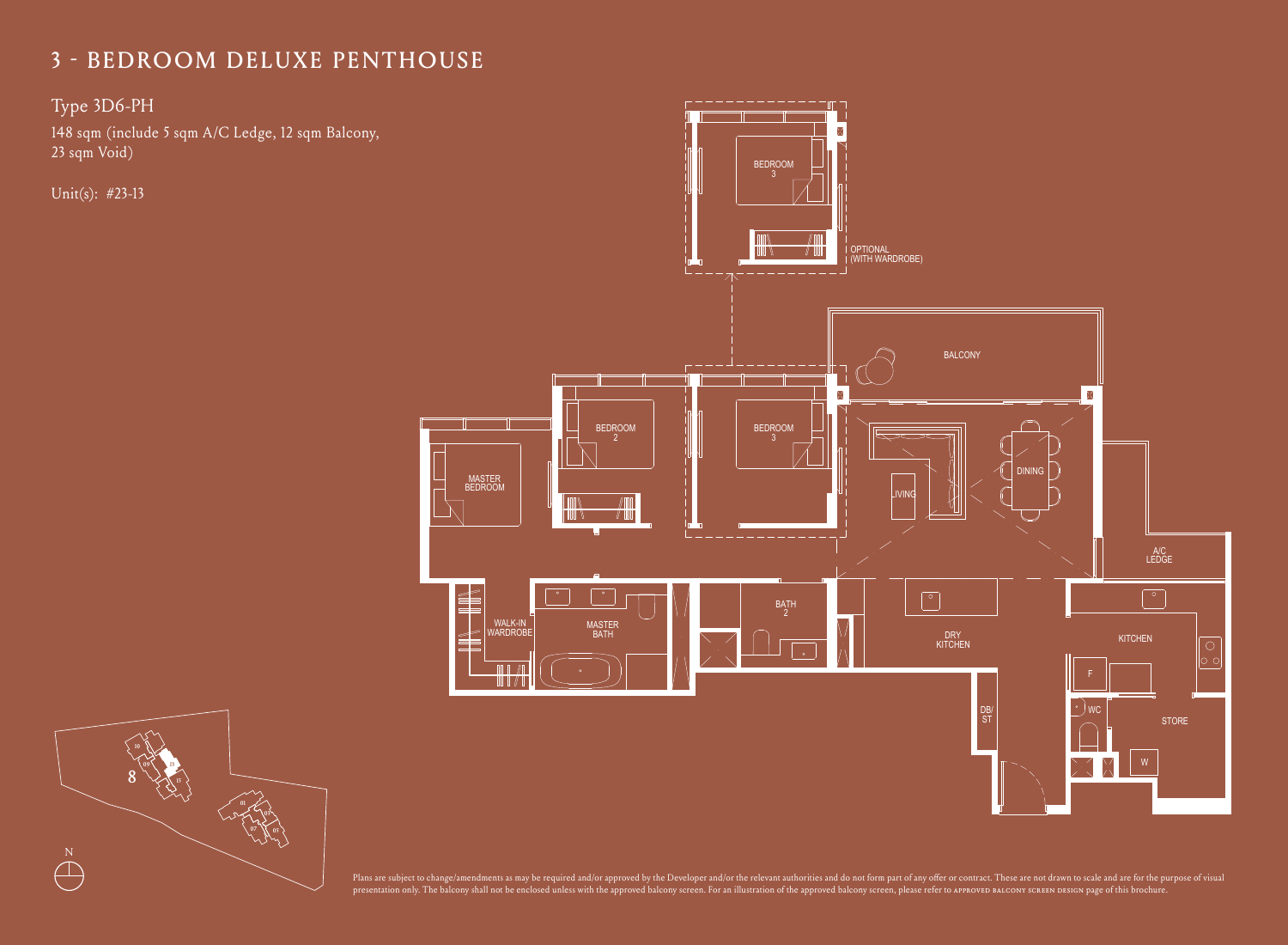### THE REDROOM DELIJVE BENTHOUSE 4 - BEDROOM DELUXE PENTHOUSE

 $Type 4D4-PH$ 

185 sqm (include 7 sqm A/C Ledge, 11 sqm Balcony, 25 sqm Void)

Unit(s): #23-07

 $\bigoplus^N$ 

8

**09**

**01** 

**03 05 07**

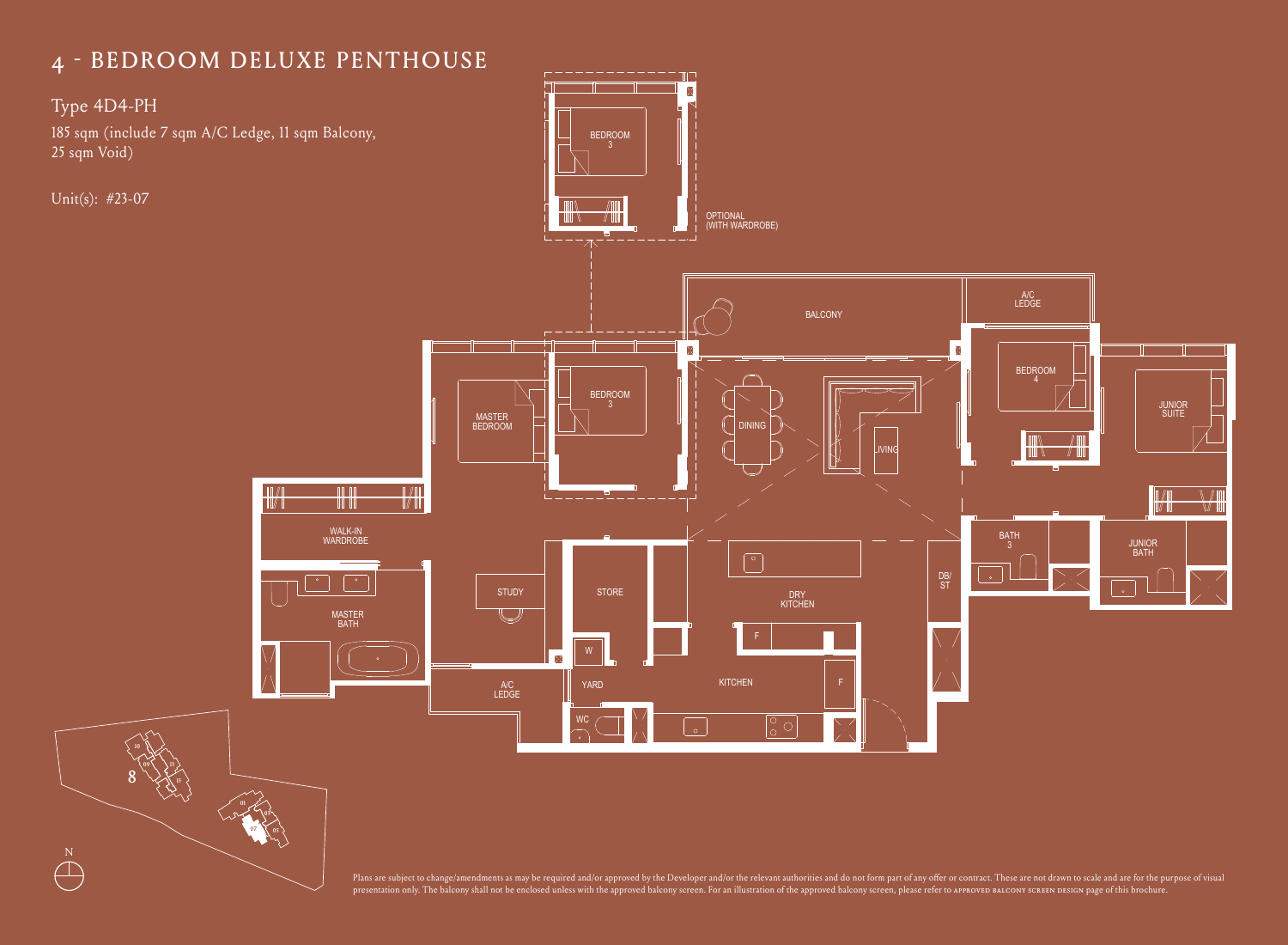## PREMIER PENTHOUSE

#### PH1 TYPE PH1 PREMIER PENTHOUSE PENTHOUSE PENTHOUSE PENTHOUSE PENTHOUSE PENTHOUSE PENTHOUSE PENTHOUSE PENTHOUSE PEN<br>PENTHOUSE PENTHOUSE PENTHOUSE PENTHOUSE PENTHOUSE PENTHOUSE PENTHOUSE PENTHOUSE PENTHOUSE PENTHOUSE PENTHOUSE

302 sqm (include 12 sqm A/C Ledge, 15 sqm Balcony,  $44$  sqm Void)  $\overline{a}$  square 12 square 12 square 12 square 12 square 12 square 12 square 12 square 12 square 12 square 12 square 12 square 12 square 12 square 12 square 12 square 12 square 12 square 12 square 12 square

Unit(s): #23-01





presentation only. The balcony shall not be enclosed unless with the approved balcony screen. For an illustration of the approved balcony screen, please refer to approved baLcony screen Design page of this brochure. Plans are subject to change/amendments as may be required and/or approved by the Developer and/or the relevant authorities and do not form part of any offer or contract. These are not drawn to scale and are for the purpose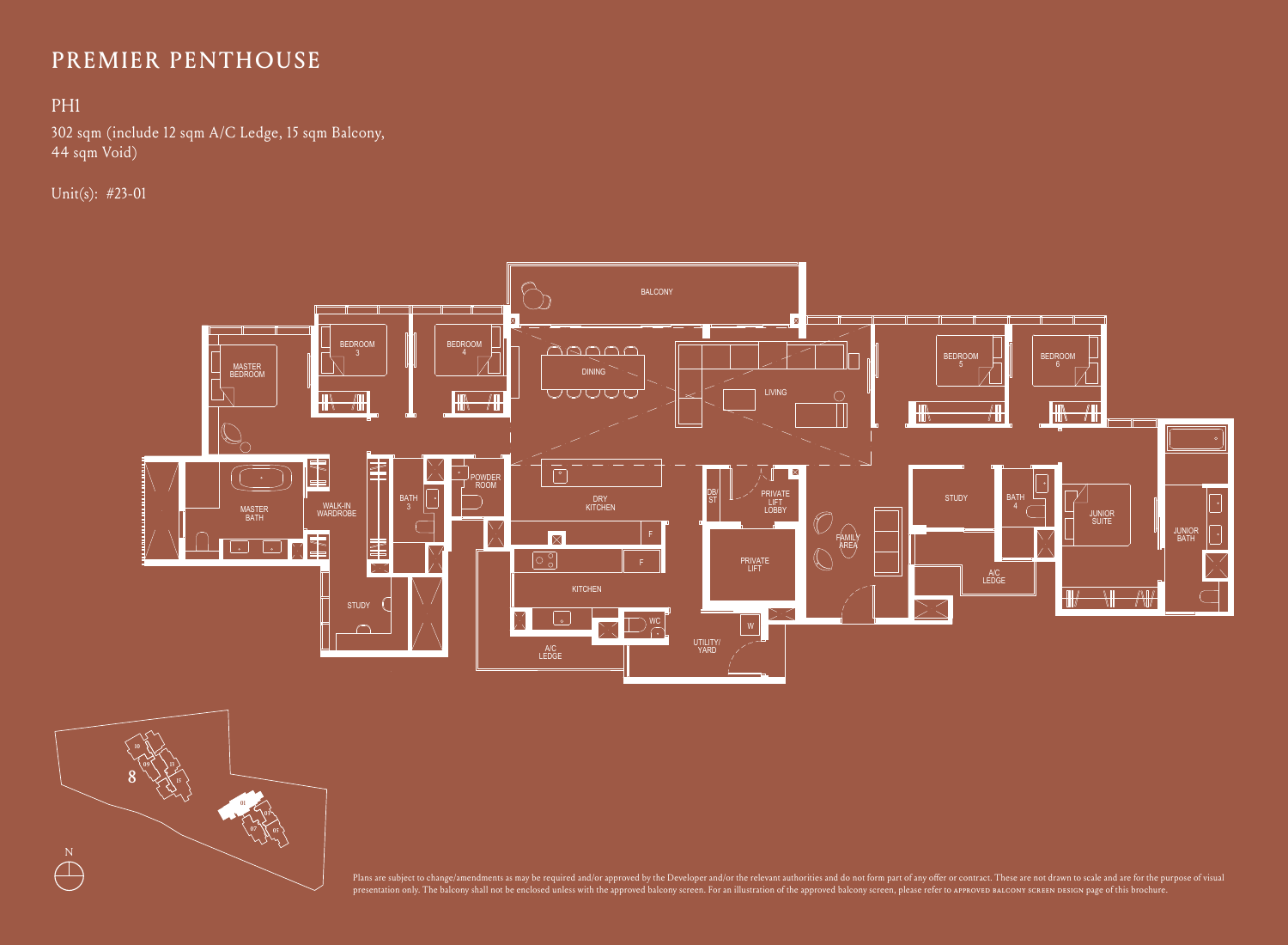#### THOUSE PERSON NEWSFILM AND RESIDENCE PERSON NEWSFILM AND RESIDENCE PERSON NEWSFILM AND RESIDENCE PERSON NEWSFILM AND RESIDENCE PERSON NEWSFILM AND RESIDENCE PERSON NEWSFILM AND RELEASED FOR THE PERSON NEWSFILM AND RELEASED PREMIER PENTHOUSE

### PH2

307 sqm (include 10 sqm A/C Ledge, 22 sqm Balcony, 41 sqm Void)

Unit(s): #23-10





presentation only. The balcony shall not be enclosed unless with the approved balcony screen. For an illustration of the approved balcony screen, please refer to APPROVED BALCONY SCREEN DESIGN page of this brochure. Plans are subject to change/amendments as may be required and/or approved by the Developer and/or the relevant authorities and do not form part of any offer or contract. These are not drawn to scale and are for the purpose